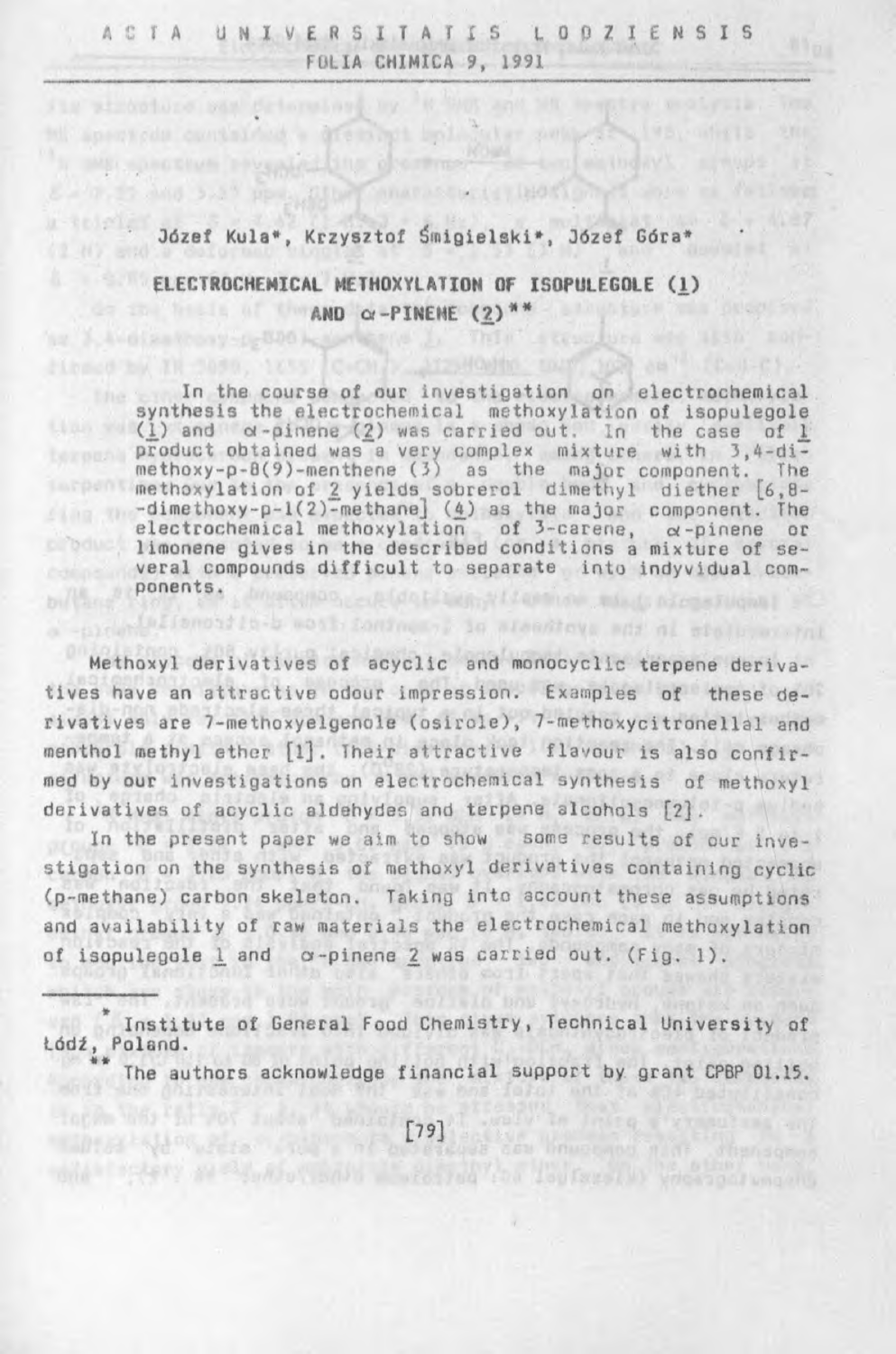

read included with the consequence of itemilian abovement farmy Isopulegole 1 is an easily available compound as it is an intermediate in the synthesis of 1-menthol from d-citronellal.

ic educators considered to fig. 1 wellow included the energy

In our experiments Isopulegole, chemical purity 80%, containing 20% of neoisopulegole, was used. The process of electrochemical methoxylation was carried out in a typical three-electrode non-diaphragm cell. The reaction took place in methanol excess at a temperature close to a room temperature (28 $^0$ C), the base electrolyte was sodium p-toluenosulfonate. After supplying an electric charge of 1 to 5 F/mol, the process was stopped and after distillation of unreacted methanol the product was extracted with ether and separated by gas chromatography. It was found that the reaction was complex and in each case the product obtained was a very complex mixture of many compounds. The IR spectral analysis of the reaction mixture showed that apart from ethers also other functional groups such as ketone, hydroxyl and olefine groups were present. The raw product of electrosynthesis was divided into fractions depending on boiling point. The fraction with boiling point of 80 to  $110^{\circ}$ C/1,0 mm Hg constituted 40% of the total and was the most interesting one from the perfumery's point of view. It contained about 70% of the major component. This compound was separated in a pure state by column chromatography (Kieselgel 60: petroleum ether/ether 98:2), and

CRALL A Way Ob

**Pod CEO AFR**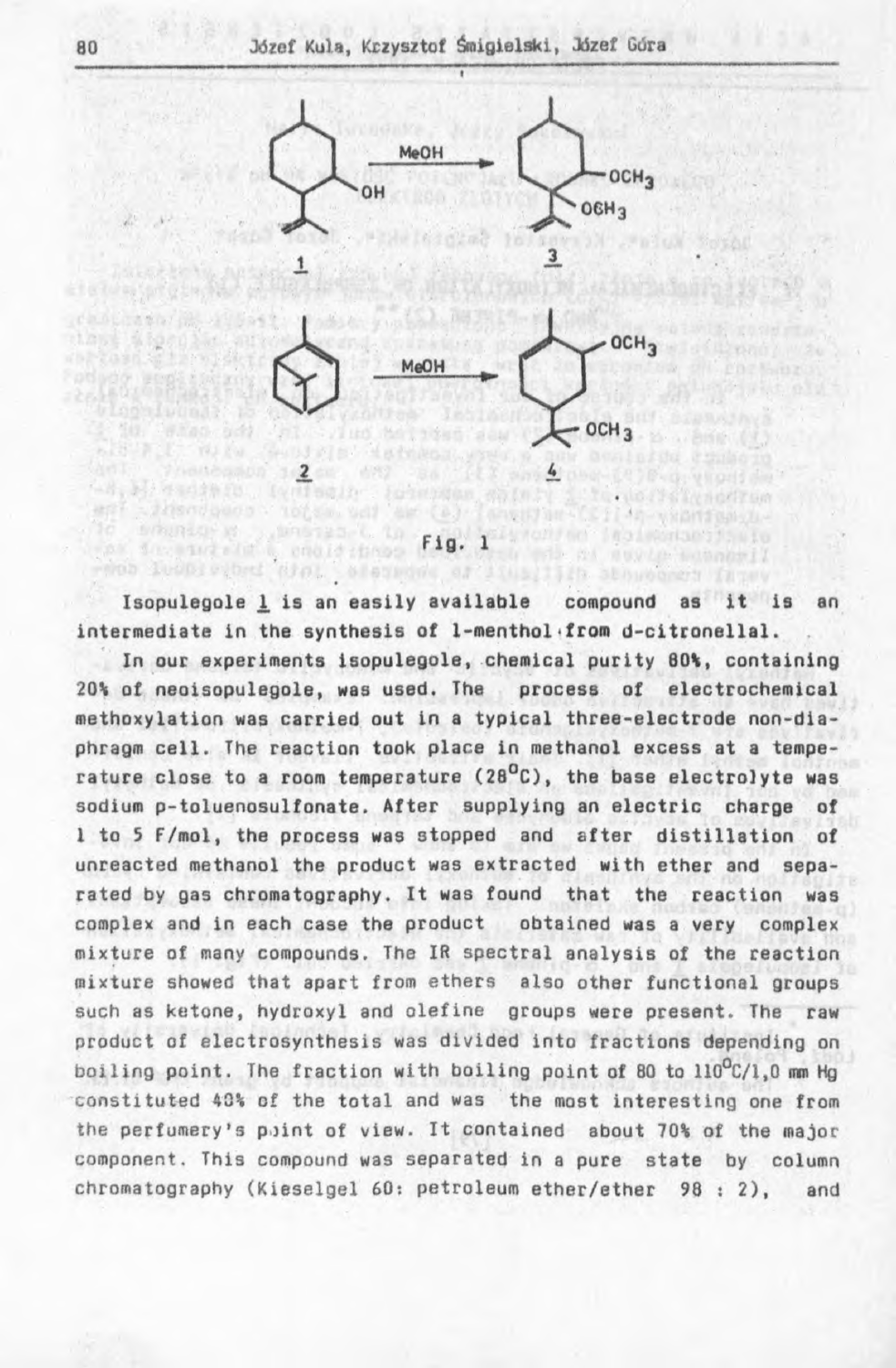### Electrochemical methoxylation of isopulegole

its structure was determined by  ${}^{1}H$  NMR and MS spectra analysis. The MS spectrum contained a distinct molecular peak at 198, while the <sup>1</sup>H NMR spectrum revealed the presence of two methoxyl groups at  $5 = 3.25$  and  $3.15$  ppm. Other characteristic signals were as follows: a triplet at  $5 = 4.42$  (1 H, J = 6 Hz), a multiplet at  $5 = 4.87$  $(2 H)$  and a deformed singlet at  $5 = 1.53$  (3 H) and doublet at  $\delta = 0.85$  ppm (3 H, J = 7 Hz).

On the basis of these data the compound structure was proposed as 3,4-dimethoxy-p-8(9)-menthene 3. This structure was also confirmed by IR 3090, 1655 (C=CH<sub>2</sub>), 1125, 1100, 1060, 1020 cm<sup>-1</sup> (C-0-C).

The other compound subjected to the electrochemical methoxylation was  $\alpha$ -pinene  $2. \alpha$ -pinene is a cheap and easily available terpene hydrocarbon present in abundance, among others, in Polish turpentine. Due to the presence of a double bond and cyclobutane ring the component was expected to methoxylate and the reaction product was expected to be a compound (or a mixture of several compounds) with a preserved pinene skeleton or with an open cyclobutane ring, as it often occurs in man/ other transformations of *a* -pinene.

The process of electrochemical methoxylation was carried out in the same conditions as in the case of isopulegole. The main and almost only reaction product with 62 to 65% yield appeared to be sobrerole dimethyl ether  $(6, 8$ -dimethoxy-p-1 $(2)$ -menthene) 4 whose structure was determined by  $1$ H NMR spectrum analysis.

 $<sup>1</sup>$ H NMR: vinyl proton  $5 = 5.31$  ppm (1 H, br.d) two methoxyl</sup> groups  $\delta = 3.24$  and  $3.05$  ppm  $(3 + 1)$  each, s), proton at  $C-6$ carbon  $S = 3.25$  ppm/1 H, the signal overlaps with the singlet of methoxyl group 3.24 ppm/l-CH<sub>3</sub> group  $5 = 1.63$  ppm (3 H, br. s), gem methyl groups  $5 = 0.98$  and 0.96 ppm (6 H, two s). It is worthwile to mention that in the  $\frac{1}{H}$  NMR spectrum two additional singlets whitch are close to the main protons of methoxyl groups are observed  $(8 = 3.23$  and  $3.03$  ppm). This gives evidence that the product is a mixture of isomers with different  $C_6$ -OCH<sub>3</sub> group configurations. According to gas chromatography the mixture of these two compounds is in the ratio 5 : 1. It should be stressed that electrochemical methoxylation of  $\alpha$ -pinene is a selective process resulting in a satisfactory yield of sobrerole dimethyl ether. On the other hand,

81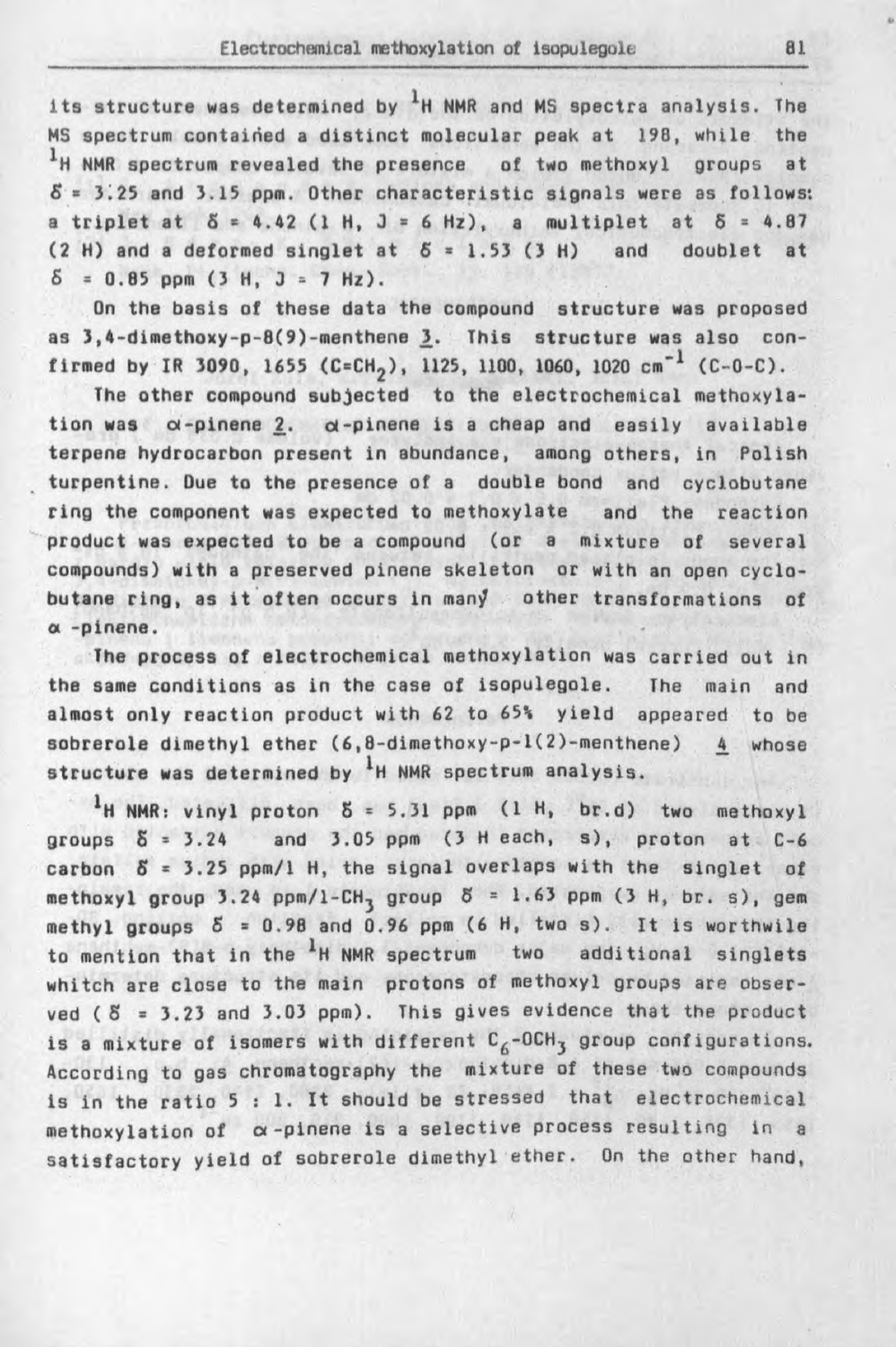## Józef Kula, Krzysztof Śmigielski, Józef Góra

the attempts of methoxylation of the other, main component of turpentine, 3-carene, in the conditions described above result in a complex reaction which yields a mixture of several compounds difficult to seperate into individual components. A similar character has the electrochemical methoxylation of  $\beta$ -pinene and limonence.

3%

luinis tempoins a bon (n c) xH T = Y + H (3 mpg 28.0 = 3

trooghop, tende any

lo sleed onl no

vibilian b-a t sa . SUBE ST yd brosil

# becomed a webset begins bEXPERIMENTAL are specific

#### Apparatus

alouiswe .vizees and coase a al Typical theree-electrode electrolyzer (volume 0.035 dm<sup>3</sup>) provided with a reflux condenser. an will or much and measur

Cathodes: Platinum 0.2 x 0.2 x 0.02 dm

other the statuents shift it ass

Anode: Platinum 0.2 x 0.2 x 0.02 dm.

HalyModian inclowrooriania

The anode is placed centrally between the cathodes in a distance of 0.3 dm.

Electrolyte: Sodium p-toluenesulfonate (0.5 g) in methanol  $(0.7 \text{ mol})$ . Current density: 5.0 A/dm<sup>2</sup>.  $000010 - n$ 

# performance found hel

(Universidate) Jagovan Hamburg Bay Mahad Tiwiladin "alasandan

**TELLOLOGICAL LO WASSIGNERS** 

The substrate  $(0.025 \text{ mol})$  is added to the cell and the mixture is electrolysed at  $28^{\circ}$ C until 3 F/mol has been dilivered. The excess methanol is evaporated in vacuo and the product extracted with ether. The extract is washed with water, dried with sodium sulfate, and the solvent evaporated. When isopulegole  $1$  is used, the remaining is fractionally distilled to collect fraction boiling 80--110°C/1.0 mm Hg, The major component-3,4-dimethoxy-p-8(9)-menthene 2 was isolated by column chromatography and its structure determined as shown above.

In case of  $\alpha$ -pinene  $\frac{2}{3}$  the remaining is fractionally distilled to give 0.016 mol of  $6,8$ -dimethoxy-p-1(2)-menthene  $4$ ; b.p. 130-.  $-133^0$ C/20 mm Hg;  $n_0^{19}$  = 1.4658; IR (film): 2980, 2940, 2830, 1650, 1455, 1375, 1190, 1150, 1140, 1100, 1080, 910, 800 cm<sup>-1</sup>.

 $B2$